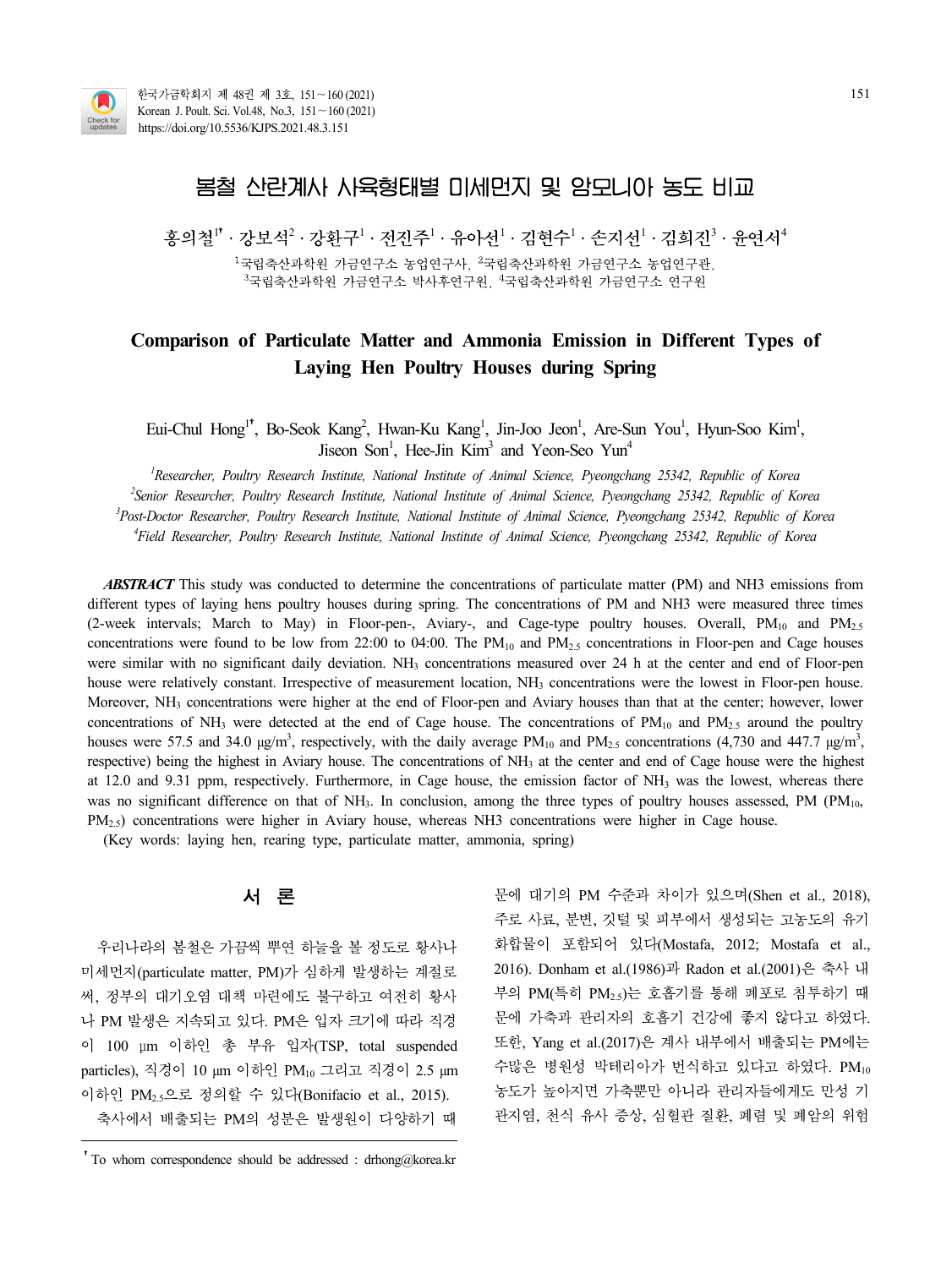을 높일 수 있다(Cambra-López et al., 2010; Michiels et al., 2015).

따라서, 축사 내 PM이 가축과 관리자의 건강에 미치는 영향과 주요 배출원을 조사할 필요가 있으며, 조사된 내용 들은 가축 생산 과정에서 PM 발생을 제어하기 위한 이론적 기반을 제공하게 된다(Shen et al., 2018). 축사 주변 대기오 염의 또 다른 주요 원인은 미생물에 의한 분변의 분해로 생 성되는 NH3이며, 호흡기, 눈, 비강 및 피부 등의 건강을 해 칠 수 있다(Kearney et al., 2014; Nemer et al., 2015). 또한, 계사에서 배출되는 NH3는 가금류의 생산성과 복지를 저하 시키며(Kristensen and Wathes, 2000; Fabbri et al., 2007), 25 ppm 이상일 때, 일일 증체량이 감소하고 사료요구율이 증가 한다(Becker et al., 2004; Miles et al., 2006). 다량의 NH<sub>3</sub>는 습도가 높은 환경 조건에서 NH4+와 같은 2차 무기 입자를 형성할 수 있다(Robarge et al., 2002).

NH3가 중간생성물과 반응 인자와 결합하여 PM2.5로 생성 되는 기전에 대한 연구는 대략 5년 전부터 수행되어 왔다 (ME, 2016). Shin et al.(2017)은 계사 외부로 배출된 NH3가 대기 중의 아황산가스, 이산화황, 질소산화물 및 오존과 반 응하여 황산암모늄이나 질산암모늄과 같은 PM<sub>2</sub>.를 생성한 다고 하였다. MAFRA(2019)에서는 NH<sup>3</sup> 가스의 82.3%가 농 업 분야(특히 축산 분뇨)에서 배출된다고 하였다. 국외 연구 에서도 집약적 축사가 증가함에 따라 축사에서 배출되는 NH<sub>3</sub> 및 PM가 대기 오염에 영향을 준다는 보고가 있으며 (Roumeliotis and Van Heyst, 2007; Shen et al., 2018), Takai et al.(1998)과 Kaasik and Maasikmets(2013)은 유럽의 축산 농가에서 배출되는 PM10과 PM2.5는 각각 8%와 4%를 차지 하고 있고, 집약적 양계장은 총 농업용 PM 배출량의 약 50%를 차지한다고 하였다.

외국의 경우, 다양한 축산 분야에서 발생하는 NH<sup>3</sup> 농도 에 대하여 연구가 진행되어 왔다. 특히, 미국과 유럽에서는 계사의 사육형태별로 발생하는 NH<sub>3</sub> 및 PM(PM<sub>10</sub>, PM<sub>2.5</sub>) 농 도의 연구가 진행되어 왔으나(David et al., 2015; Shepherd et al., 2015; Zhao et al., 2015; Shepherd et al., 2017), 국내에 서는 악취 방지를 위하여 양돈 슬러리에서 발생하는 NH3 농도 연구에 집중되어 있다(Lee et al., 2006). 최근, 정부에 서는 국내 축산 분야에서 축종별 및 사육형태별로 NH<sub>3</sub> 농 도나 PM(PM10, PM2.5) 농도를 측정하고 있으며, 이를 바탕 으로 국내 배출되는 NH3와 PM의 인벤토리(inventory) 구축 을 추진 중이다(MAFRA, 2019).

본 연구는 산란계사 사육형태별 PM 및 NH<sub>3</sub>의 발생특성

구명을 위한 추가적인 연구로서, 환절기(가을)와 동절기에 이어 봄철의 NH3와 PM(PM10, PM2.5) 농도를 조사하여 산란 계사 사육형태별로 비교하기 위해 수행되었다.

#### 재료 및 방법

## 1. 시험설계 및 방법

본 연구는 국립축산과학원 가금연구소의 세 가지 사육시 스템(평사, Aviary, 케이지) 계사 내부 및 계사 주변(5 m 이 내)에서 PM(PM10, PM2.5)과 NH<sup>3</sup> 농도를 측정하였다. 계사 내부의 온도는 각각 16.4℃, 18.9℃ 및 17.5℃로 관리되었으 며, 습도는 46.4%, 46.5% 및 25.3%로 케이지에서 낮게 관리 되었다. 계사의 환기 시스템은 모두 터널식 환기 시스템을 이용하였다. 계사 주변의 PM 농도는 계사의 옆 벽을 기준으 로 5 m 위치에서 측정하였다.

사육형태별 계사의 사육 환경과 환기 시스템에 대한 자세 한 사항은 Table 1에 나타내었다.

#### 2. PM 및 NH<sup>3</sup> 측정

본 연구에서 PM과 NH<sup>3</sup> 농도는 봄(3∼4월)에 2주 간격으 로 3회씩(24시간/회) 측정되었다. PM 측정은 Environmental Dust Counter (EDM164, GRIMM Aerosol Technik Co., Germany)를 이용하였으며, NH3는 암모니아 가스 측정기 (MultiRAE, RAE Systems Inc., USA)로 측정하였다. 측정 위 치는 Hong et al.(2021a)의 연구와 같이 PM은 계사의 끝에 서, NH<sub>3</sub>는 계사의 중앙과 끝에 1 m 높이에서 측정하였다. 세 가지 사육시스템별 계사의 환경과 사육 형태는 Table 1 과 2에 나타내었다.

### 3. PM 및 NH3의 배출계수 산정

본 연구에서 측정된 PM 및 NH3의 배출계수는 계사의 끝 에서 측정한 PM 및 NH<sup>3</sup> 농도를 이용하여 다음 공식에 의해 산정되었으며, 1년 동안 산란계 1수가 배출하는 값으로 나 타내었다.

배출계수(g/yr) = 측정 농도 <sup>×</sup>환기량 사육수수 × 365(일)

#### 4. 자료분석 및 배출계수

본 연구의 PM(PM10, PM2.5)과 NH<sup>3</sup> 농도는 30분 간격으로 그래프에 나타내었으며, 일일 평균값을 산출하였다. 측정 지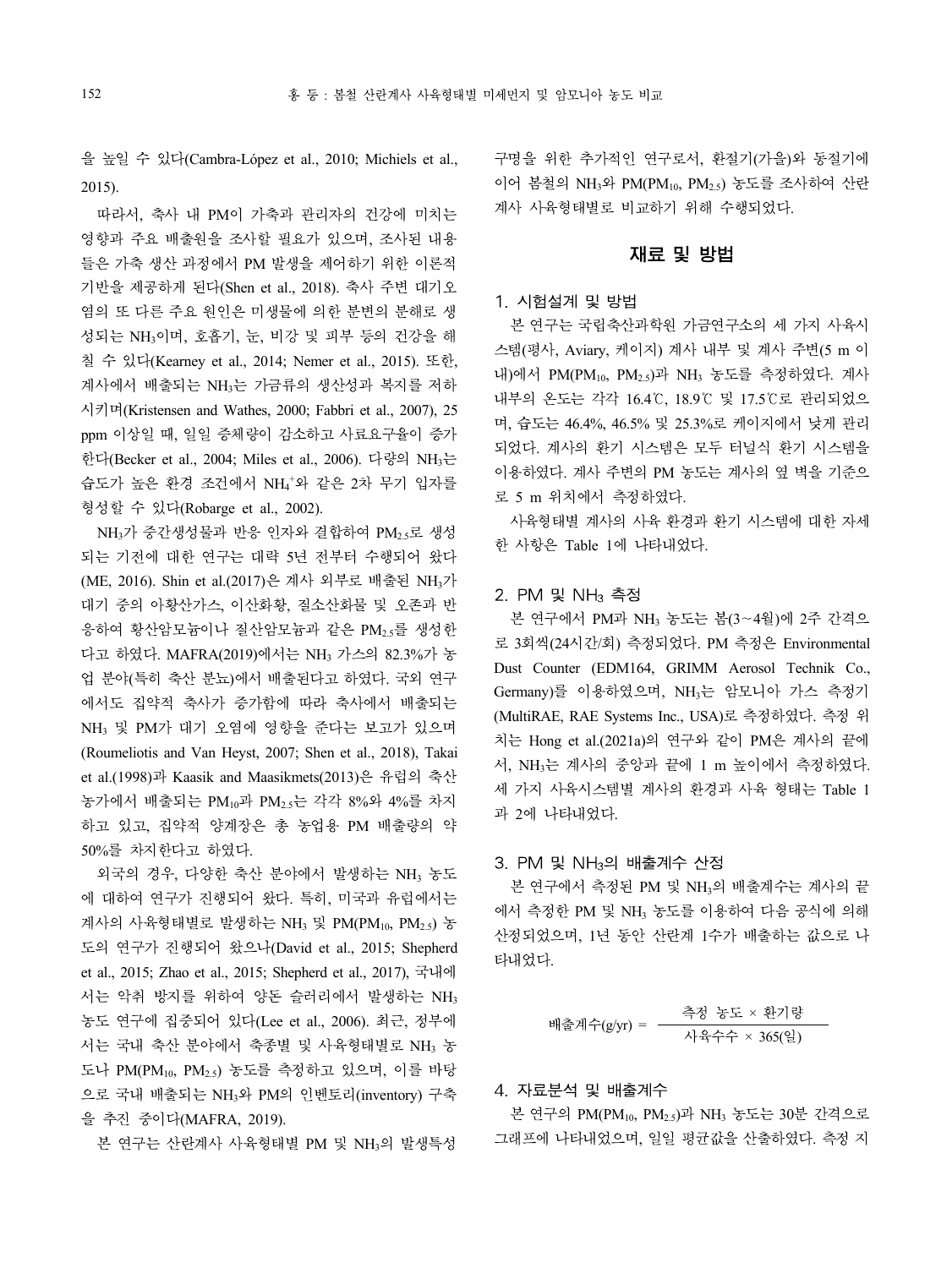| Items                                          | Floor-pens              | Aviary                    | Cage                    |
|------------------------------------------------|-------------------------|---------------------------|-------------------------|
| House size in meters ( $W \times L \times H$ ) | $10 \times 42 \times 5$ | $15 \times 39 \times 3.5$ | $8 \times 106 \times 8$ |
| Population (birds)                             | 293                     | 2,411                     | 3,000                   |
| Age (wk)                                       | 48-54                   | 48-54                     | 48-54                   |
| Temperature $(\mathcal{C})$                    |                         |                           |                         |
| Max                                            | 17.3                    | 20.0                      | 19.3                    |
| Min                                            | 15.4                    | 17.7                      | 15.7                    |
| Average                                        | 16.4                    | 18.9                      | 17.5                    |
| Humidity (%)                                   |                         |                           |                         |
| Max                                            | 50.7                    | 53.7                      | 25.0                    |
| Min                                            | 42.0                    | 39.3                      | 25.0                    |
| Average                                        | 46.4                    | 46.5                      | 25.0                    |

Table 1. Information on in-house birds and environmental conditions in different types of poultry houses where air measurements were performed in spring season

**Table 2.** Ventilation systems in different types of poultry houses where air measurements were performed in spring season

| Items                             | Floor-pens | Aviary | Cage    |
|-----------------------------------|------------|--------|---------|
| Ventilation type                  | Tunnel     | Tunnel | Tunnel  |
| Fan numbers (Total / operation)   |            |        |         |
| First                             | 4/2        | 4/2    | 7/5     |
| Second                            | 4/2        | 4/3    | 7/5     |
| Third                             | 4/2        | 4/3    | 7/6     |
| Operation time (Operation / stop) |            |        |         |
| First                             | 20/280     | 35/265 | 100/200 |
| Second                            | 25/275     | 70/230 | 100/200 |
| Third                             | 25/275     | 70/230 | 120/180 |
| Capacity (cfm)                    |            |        |         |
| First                             | 5,066      | 8,866  | 7,066   |
| Second                            | 6,333      | 12,666 | 12,666  |
| Third                             | 6,333      | 12,666 | 20,266  |

역 대기의 미세먼지 농도는 ME(2021)에서 제시한 미세먼지 농도로 제시하였다. 일평균 PM(PM10, PM2.5)과 NH3 농도를 계사 주변 측정값 및 대기 농도와 비교하였다.

95% 신뢰수준에서 검정하였다.

# 결 과

배출계수 자료는SAS(2019)의 Generation Linear Model (GLM) procedure을 이용하여 분석하였으며, Duncan의 다중 검정(Duncan, 1955)을 이용하여 각 처리구 간의 평균값을

1. 사육형태별 PM(PM<sub>10</sub>, PM<sub>2.5</sub>) 농도

본 연구에서 24시간 동안 측정된 산란계사 사육형태별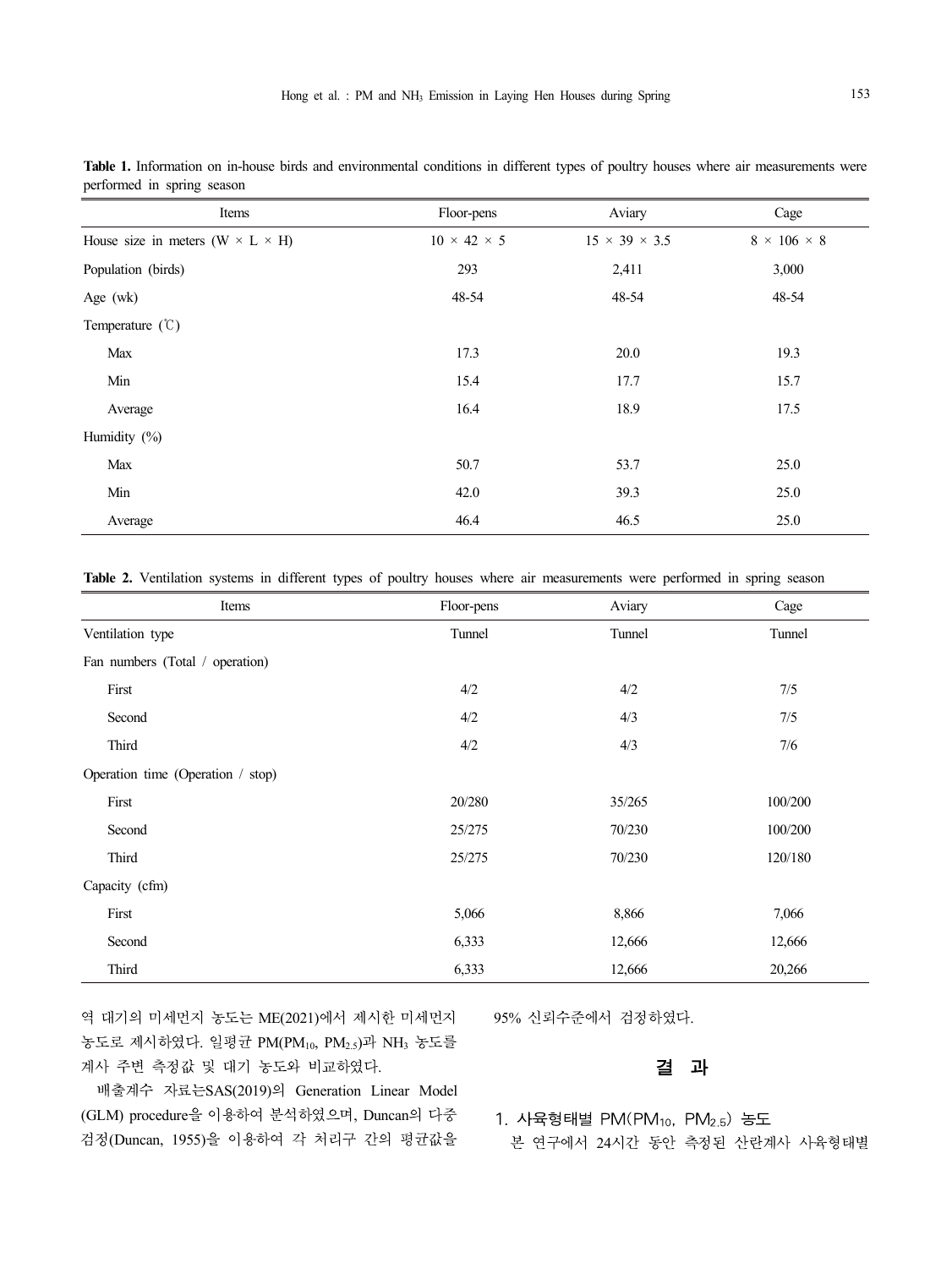PM(PM10, PM2.5) 농도는 Fig. 1에 나타내었다. PM10과 PM2.5 터 04:00까지 낮게 나타났다. Aviary 계사의 경우, 22:00∼ 04:00 외의 시간대에서는 PM10과 PM2.5 농도의 편차가 심하 게 나타났다. 평사와 케이지 계사의 PM(PM $_{10}$ , PM<sub>25</sub>) 농도는 유사하게 나타났으며, 일일 편차도 심하게 보이지 않았다.

## $2.$  사육형태별 NH<sub>3</sub> 농도

본 연구에서 24시간 동안 측정된 산란계사 사육형태별

농도는 24시간 동안 유사한 경향을 보였으며, 특히, 22:00부 NH<sup>3</sup> 농도는 Fig. 2에 나타내었다. 평사에서는 계사 중앙과 Aviary 계사에서는 24시간 동안 중앙에서 측정한 값과 끝에 서 측정한 값이 유사한 경향을 보였으며, 14:00부터 20:00까 지 낮게 나타났다. 계사의 중앙과 끝에서 측정한 값을 사육 형태별로 비교하였을 때, 측정 위치와 관계없이 평사 계사 에서 NH<sup>3</sup> 농도가 가장 낮게 나타났으며, Aviary 계사에 비 해 케이지 계사에서 높게 나타났다.

사육형태별로 계사의 중앙과 끝의 24시간 NH<sup>3</sup> 농도 변화



Fig. 1. Aspects of PM concentrations by different rearing types for 24 h (average of 3 times) in spring; (a) PM<sub>10</sub>, (b) PM<sub>2.5</sub>. PM concentrations were measured with the PM counter at the end of three rearing types of laying hen house.



Fig. 2. Aspects of NH<sub>3</sub> concentrations by different rearing types for 24 h (average three times) in spring; (a) Center, (b) End (Near of the ventilation fan). NH<sup>3</sup> concentrations were measured with the NH<sup>3</sup> analyzer in the center and at the end of three rearing types of laying hen house.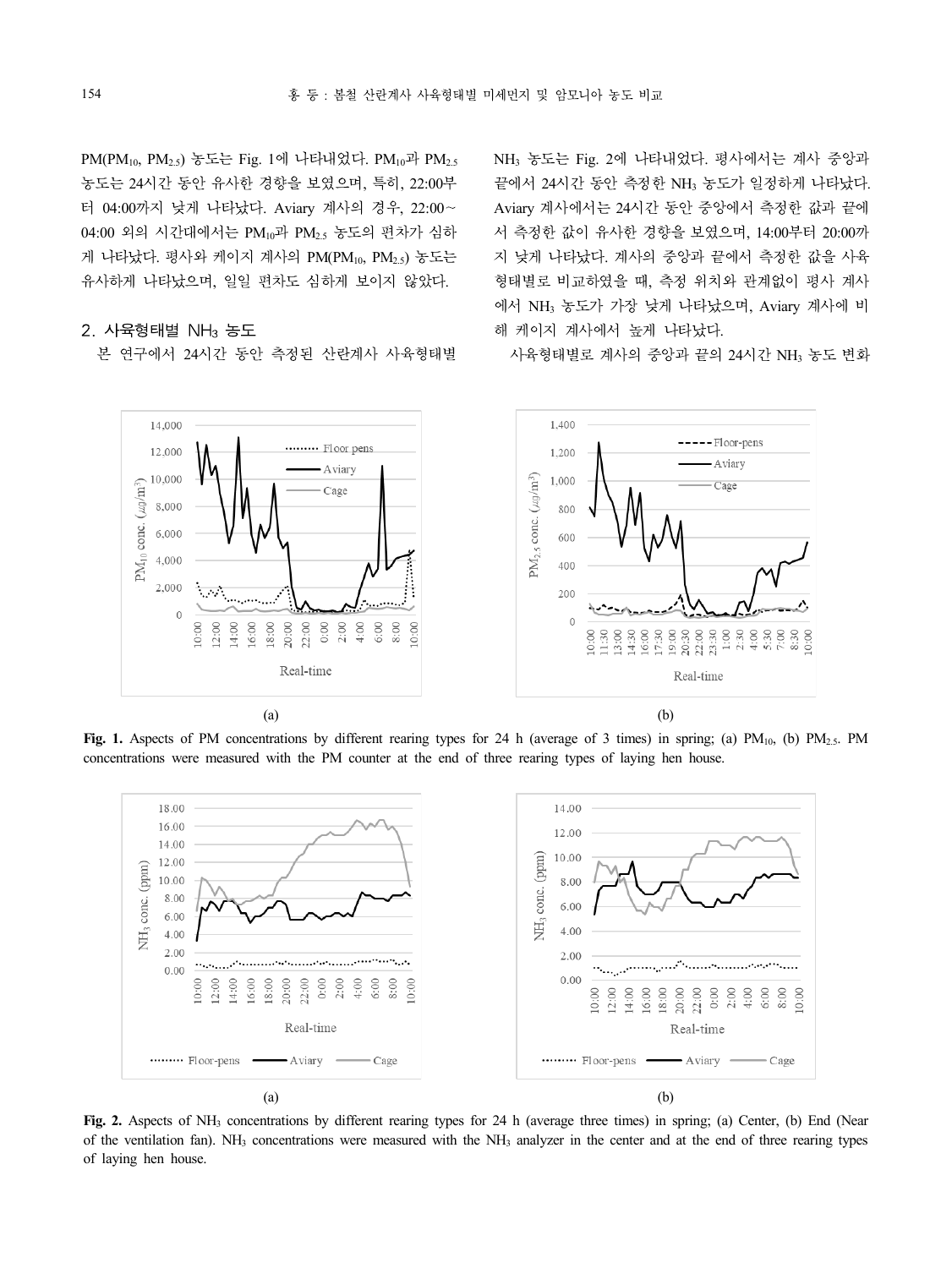는 Fig. 3에 나타내었다. 세 가지 계사 모두 중앙과 끝에서 측정된 값은 유사한 경향을 보였다. 평사와 Aviary 계사에서 는 중앙보다 끝에서 측정된 농도가 더 높았으나, 케이지 계 사에서는 중앙에서 측정된 NH<sup>3</sup> 농도가 더 높은 값을 나타 내었다.

3. 일평균 PM(PM<sub>10</sub>, PM<sub>2.5</sub>) 및 NH<sub>3</sub> 농도 본 연구에서 측정된 산란계 사육형태별 일평균 PM(PM10,



12.00 10.00 8.00 NH<sub>3</sub> conc. (ppm) 6.00  $4.00$  $2.00$ · End Center  $0.00$  $10:00$  $16:00$  $18:00$ 19:00  $20:00$  $21:00$  $22:00$ 23:00  $0:00$  $1:00$  $2:00$  $3:00$  $4:00$ 5:00  $6:00$  $7:00$  $1:00$  $13:00$ 14:00  $5:00$ 17:00  $9:00$  $0:00$  $12:00$  $8:00$ Real-time

(a)

(b)



(c)

**Fig. 3.** Comparison of NH<sup>3</sup> concentrations between center and end of poultry houses by different rearing types for 24 h in spring; (a) floor-pen, (b) aviary, (C) cage. NH<sub>3</sub> concentrations were measured with the NH<sub>3</sub> analyzer in the middle and at the end of three rearing types of laying hen house.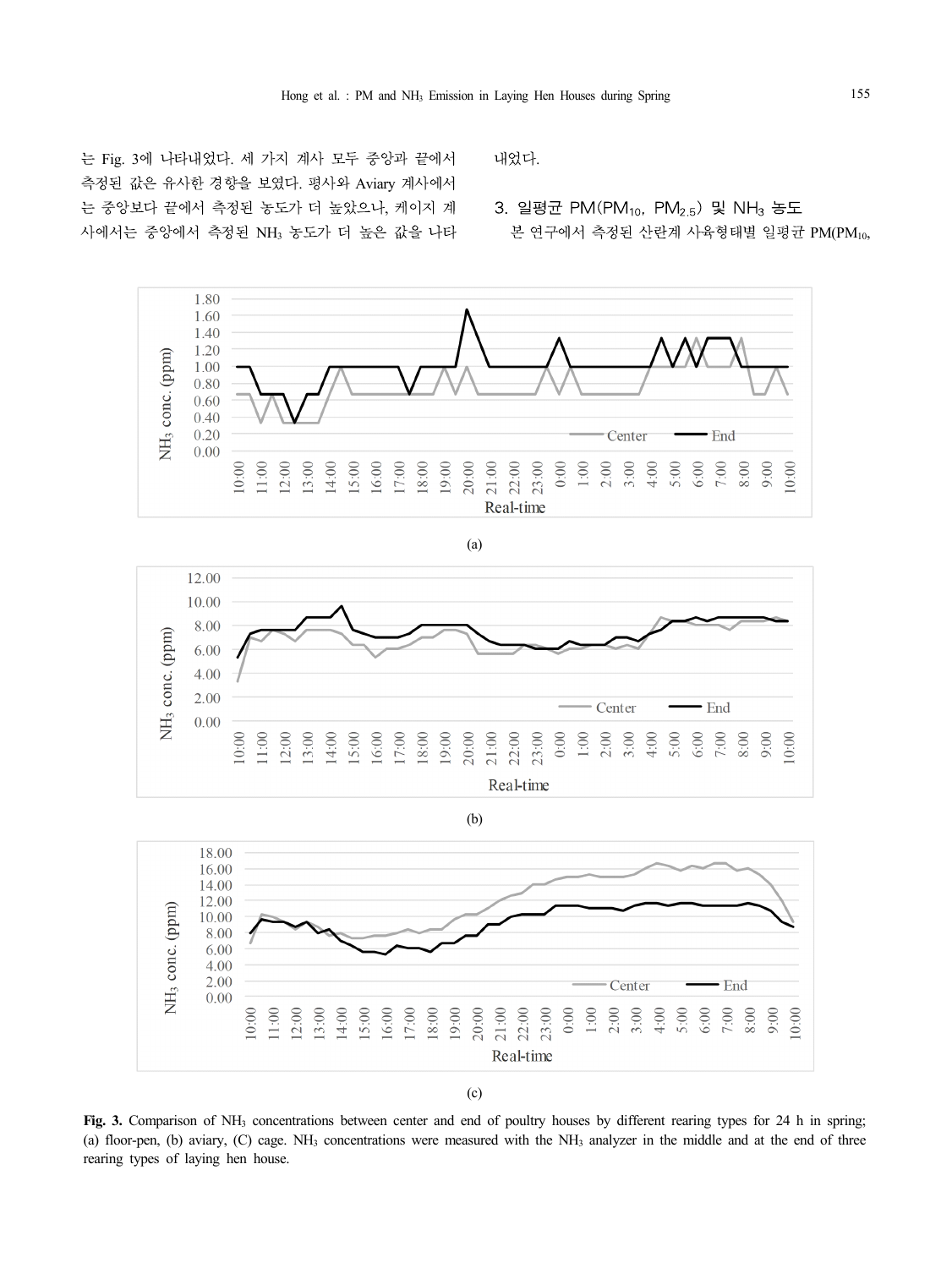PM2.5)과 NH<sup>3</sup> 농도는 Table 3에 나타내었다. ME(2021)에서 제시한 봄철 대기의 PM<sub>10</sub>과 PM<sub>2.5</sub> 농도는 각각 44.6 μg/m<sup>3</sup> 과 13.2 µg/m<sup>3</sup>이었으며, 본 연구에서 측정한 계사 주변의 농 도는 각각 57.5 µg/m<sup>3</sup>와 34.0 µg/m<sup>3</sup>이었다.

일평균 PM10과 PM2.5 농도는 Aviary 계사에서 4,730 µg/m<sup>3</sup>와 447.7 µg/m<sup>3</sup>로 가장 높고, 케이지 계사에서 311.8 µg/m<sup>3</sup>와 61.9 µg/m<sup>3</sup>로 가장 낮았다. 반면, 계사 중앙과 끝의 NH<sup>3</sup> 농도는 케이지 계사에서 12.0 ppm과 9.31 ppm으로 가 장 높고, 평사 계사에서 0.71 ppm과 1.01 ppm으로 가장 낮 았다.

### 4. PM(PM10, PM2.5) 및 NH<sup>3</sup> 배출계수

나타내었다. PM10과 PM2.5의 배출계수는 케이지에서 높게

나타난 반면, NH3의 배출계수는 케이지에서 가장 낮게 나타 났다(*P*>0.05). 평사와 Aviary 시스템 사이의 배출계수는 유 의적인 차이를 보이지 않았다.

## 고 찰

본 연구에서 산정된 PM 및 NH3의 배출계수는 Table 4에 위 PM2.5의 상관관계를 파악하는 것도 상당히 중요하다. 본 연구는 봄철에 계사 내 발생하는 PM 농도를 측정하 고, 계사 외기의 농도와 비교하였다. 특히, 2018년과 2019년 에 축사에서 발생하는 NH3가 국내 PM2.5 발생에 영향을 미 친다는 언론 보도로 인하여 계사 내 발생하는 PM(특히 PM2.5)과 NH<sup>3</sup> 농도의 중요성이 더욱 커졌다. NH3는 질산이 나 황산과 결합하여 PM<sub>2</sub>,를 생성하기 때문에 계사 내 NH<sub>3</sub> Hong et al.(2021b)은 같은 시간대의 NH<sub>3</sub>와 PM<sub>2.5</sub> 농도는 상

|  | <b>Table 3.</b> Daily emission of particulate matter ( $PM_{10}$ , $PM_{2.5}$ ) and ammonia ( $NH_3$ ) in different types of poultry houses |  |  |
|--|---------------------------------------------------------------------------------------------------------------------------------------------|--|--|
|--|---------------------------------------------------------------------------------------------------------------------------------------------|--|--|

| Poultry Houses          |           | PM $(\mu g/m^3)$  | $NH3$ (ppm) <sup>1</sup> |          |
|-------------------------|-----------|-------------------|--------------------------|----------|
|                         | $PM_{10}$ | PM <sub>2.5</sub> | Center                   | End      |
| Atmosphere <sup>2</sup> | 44.6      | 13.2              |                          |          |
| Outside                 | 57.5      | 34.0              | $\overline{\phantom{a}}$ | -        |
| Floor-pens              |           |                   |                          |          |
| First                   | 1,147     | 94.3              | $0.51\,$                 | $1.08\,$ |
| Second                  | 796.6     | 75.5              | $0.82\,$                 | 0.96     |
| Third                   | 866.3     | 65.6              | 0.92                     | 0.98     |
| Means                   | 936.7     | 78.5              | 0.75                     | $1.01\,$ |
| Aviary                  |           |                   |                          |          |
| First                   | 2,964     | 353.5             | 5.31                     | 5.76     |
| Second                  | 7,225     | 600.8             | 8.65                     | 9.20     |
| Third                   | 4,001     | 388.6             | 6.76                     | 7.59     |
| Means                   | 4,730     | 447.7             | 6.90                     | 7.52     |
| Cage                    |           |                   |                          |          |
| First                   | 274.2     | 53.1              | 14.0                     | 10.1     |
| Second                  | 350.1     | 71.4              | 19.4                     | 12.9     |
| Third                   | 311.0     | 61.2              | 2.67                     | 4.88     |
| Means                   | 311.8     | 61.9              | 12.0                     | 9.31     |

 $1$  Measurement location of NH<sub>3</sub>.

<sup>2</sup> Daily PM concentration of atmosphere (ME, 2021).

PM, particulate matter; PM<sub>10</sub>, particulate matter with a diameter of less than 10  $\mu$ m; PM<sub>2.5</sub>, particulate matter with a diameter of less than 2.5 µm.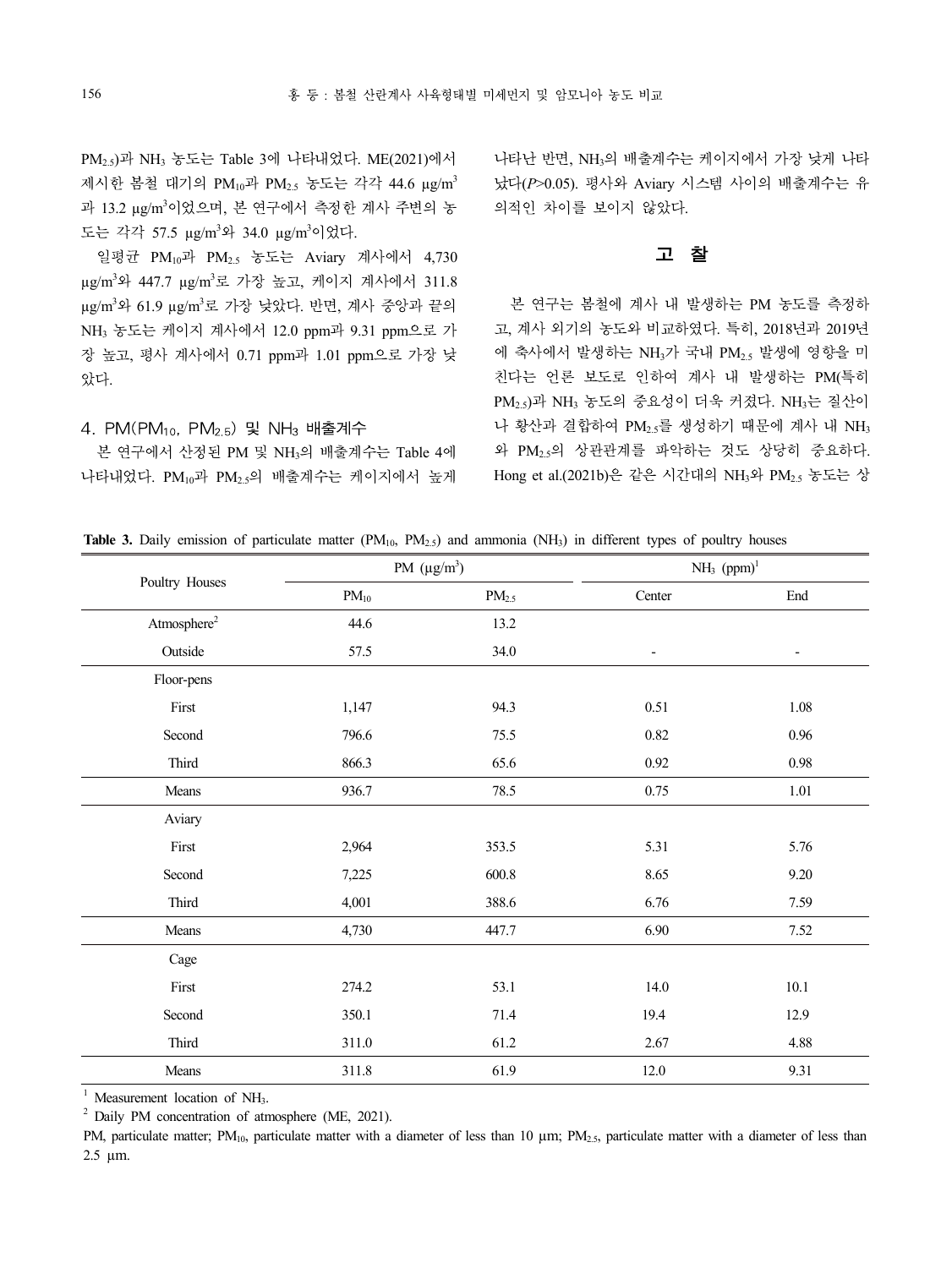| Poultry houses   | $PM_{10}$ (kg/y/bird) | $PM_{2.5}$ (g/y/bird) | $NH3$ (kg/y/bird) |
|------------------|-----------------------|-----------------------|-------------------|
| Floor-pen        | $0.19^{a}$            | $15.62^{\circ}$       | 0.20              |
| Aviary           | $0.24^{\rm a}$        | $20.93^{\text{a}}$    | 0.35              |
| Cage             | $0.03^{b}$            | $6.17^{b}$            | 0.43              |
| SEM <sup>1</sup> | 0.041                 | 3.755                 | 0.131             |
| $P$ -Value       | < 0.05                | < 0.05                | 0.1854            |

Table 4. Emission factor (EF) of particulate matter (PM<sub>10</sub>, PM<sub>2.5</sub>) and ammonia (NH<sub>3</sub>) in different types of poultry houses

Standard error of means.

 $a$ ,b Means with different superscripts in the same column differ significantly ( $P$  < 0.05).

관관계가 없다고 하였다. 그러나, Hong et al.(2021a, b) 및 본 연구의 일일 평균값을 보았을 때, NH<sup>3</sup> 농도가 높을수록 PM2.5 농도도 높게 나타나 하루 기준으로는 상관관계가 있 는 것으로 추정되며, 이에 대한 추가적인 연구가 필요하다.

온도, 상대습도, 환기율 및 점등과 같은 변수들은 축사에 서 PM 및 NH<sup>3</sup> 농도와 분포에 영향을 미친다(Puma et al., 1999). 계사의 환기는 PM의 형성, 농도, 배출, 분포뿐만 아 니라, 내부의 온 · 습도, 닭의 체감 온도에도 영향을 미치는 PM2.5) 농도도 감소된 것으로 보인다. 주요 요인으로(Shen et al., 2018), 온․습도 조절 및 유해가 스(PM, NH<sup>3</sup> 등)를 계사 외부로 배출하는 기능을 한다. 본 연구에서도 3차례 측정 시에 환기량이 변화되면서 측정되는 PM 및 NH<sup>3</sup> 농도도 같이 변화되었다. 이는 겨울철에서 봄철 로 계절이 바뀌면서 계사 내부의 온․습도도 변화됨에 따라 환기량이 조절되기 때문이라 사료된다.

현장 조건에서 계사의 환기 평가는 실내 환경뿐 아니라, 정부 규정에 따른 오염 물질 배출에도 중요하다. 예를 들어, 동물보호법에서는 국내 축사에서 발생되는 암모니아 농도 를 25 ppm이 넘지 못하도록 규정하고 있다. 환기 관리에 영 향을 주는 요인은 계사의 방향과 크기, 단열재, 닭의 수, 최 소 환기 등이다. 특히 최소 환기는 겨울철에 차가운 공기가 계사 안으로 들어오는 것을 감소시켜 호흡기 등의 질병을 예방하는 효과가 있으나, 환기량이 적어 환기 불량이 되는 단점을 가지고 있다. 본 연구에서는 평사와 Aviary 계사의 PM(PM10, PM2.5) 및 NH<sup>3</sup> 농도의 1차 측정 시에는 봄철의 꽃 샘추위로 인하여 최소 환기를 유지하였으나, 2, 3차 측정 시 날씨가 풀리면서 환기량을 늘려주어 PM2.5 농도가 감소한 것을 확인할 수 있었다. 또한 평사에서는 3회 측정 시 모두 NH<sup>3</sup> 농도가 계사의 중앙보다 끝(환기팬 근처)에서 높아 환 기가 잘 되는 것으로 나타났다. 케이지 계사에서는 1차 측정 이전부터 환기량을 늘려주어 3차까지 유지시켰다. 그러나

케이지 계사에서 1회와 2회 측정 시에 중앙에서 측정한 NH<sub>3</sub> 농도가 환기팬 근처에서 측정한 값보다 높았다. Yao et al.(2017)에 의한 정상적인 환기 상태에서는 계사 내 환기팬 과 가까울수록 PM 배출농도가 더 높다는 보고에 따라 본 연구에서는 환기가 불량했던 것으로 사료된다. 반면, 3차 측 정 시에는 중앙보다 환기팬 근처에서 측정한 NH<sup>3</sup> 농도가 높아 환기가 정상인 것으로 보이며, 이에 따라 PM(PM10,

배출계수는 환경이 다른 세 가지 사육 형태의 PM 및 NH<sup>3</sup> 농도를 비교 가능하도록 산정한 것이다(Roumeliotis and Van Heyst, 2008). 배출계수는 배출량 농도를 기준으로 산정 하는 것이기 때문에 계사의 끝(환기팬 근처)에서 측정된 농 도를 이용한다. 본 연구의 배출계수는 Xin et al.(2011)이 조 사한 산란계사의 배출계수와 유사한 것으로 나타났다. 본 연구에서 평사와 Aviary 시스템의 PM(PM<sub>10</sub>, PM<sub>2.5</sub>) 배출계 수는 케이지 시스템에 비해 낮게 나타났으나, NH<sup>3</sup> 배출계수 는 반대되는 현상을 보였다. 이는 평사나 Aviary 계사에서는 닭의 활동성이 높아 분변이 깔짚과 섞이면서 깔짚에 NH3이 흡착되고, 이렇게 계사 내에 잔류하게 된 NH<sub>3</sub>는 PM<sub>2 5</sub>의 발 생 원인이 되어 환기 시에 외부로 배출되는 PM 농도가 높 아지는 것이라고 사료된다.

Shen et al.(2018)은 PM10과 TSP 농도가 첫 사료 급여 시 간인 07:00에 가장 높게 나타났다고 하였다. 본 연구에서도 24시간 동안 측정된 PM(PM<sub>10</sub>, PM<sub>2.5</sub>) 농도의 변화를 살펴본 결과, 관리자가 사료를 주기 위해 출입하는 시간(AM 05:00 ∼06:00, AM 10:00∼12:00, PM 14:00∼16:00)에 높게 나타 났으며, 닭들이 쉬는 시간인 22:00부터 04:00까지는 세 가지 사육형태 모두 낮게 나타났다. 그러나 NH<sup>3</sup> 농도는 관리자의 출입과 관계없이 시간이 지날수록 높아졌으며, 이는 계사 내부의 계분이나 깔짚 상태로 NH<sup>3</sup> 농도가 결정되기 때문이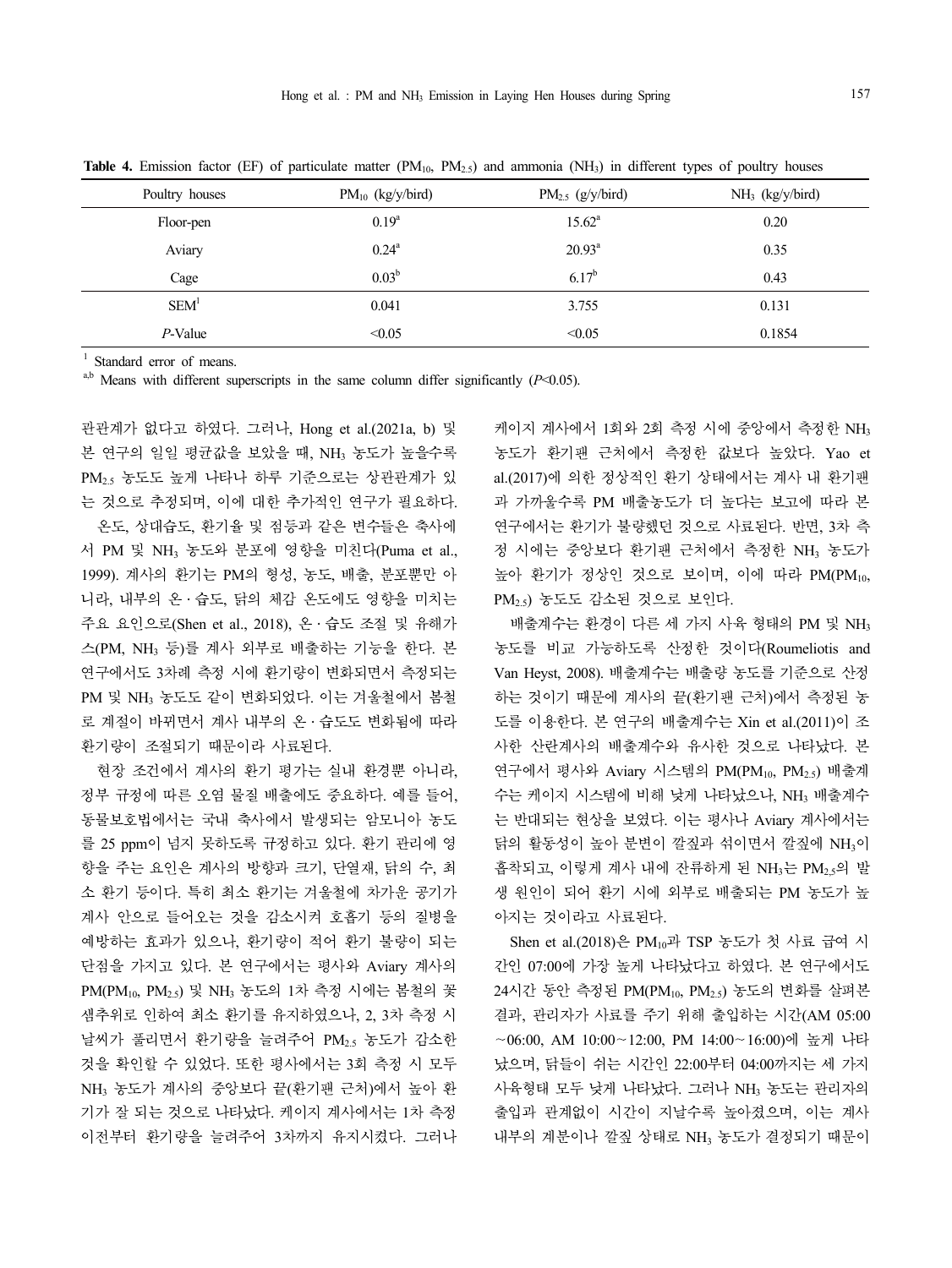라 사료된다.

축사 및 계사에서 배출되는 대기 오염 물질은 주변 환경, 생태계 및 주변 지역에 사는 주민들에게 부정적인 영향을 미칠 수 있다(NRC, 2003). Shin et al.(2017)은 황산암모늄과 질산암모늄과 같은 에어로졸은 대기 중 체류시간이 약 15일 정도로 장기간 대기 중에 머무르면서 오염원이 된다고 하였 다. 본 연구에서 일 평균 PM(PM<sub>10</sub>, PM<sub>2.5</sub>)과 NH<sub>3</sub> 농도를 살 Hwan-Ku Kang<br>공부 결과 행사 방법생 행상 중앙상상 홍강되 노드노 - Jin-Joo Jeon 펴본 결과, 계사 내부에 비해 계사 주변에서 측정된 농도는 Tim-Joo Jeon<br>- 기자 : Hotel All Articles All Articles are accepted to Are-Sun You 훨씬 낮았으며, ME(2021)에서 제시한 PM(PM<sub>10</sub>, PM<sub>2.5</sub>)의 Ale-Sun rou<br>기사 있어도 시스니 시스니 이 기자 시스니 시스니 시스트 Alexander Hyun-Soo Kim 정상 범위로 나타났다. 본 연구의 결과는 이전의 연구들과 는 다르게 계사에서 발생되는 PM(PM10, PM2.5)은 계사 주변 에 크게 영향을 주지 않는 것으로 나타났으며, 이에 대한 추 가적인 연구가 필요하다고 사료된다.

# 적 요

본 연구는 산란계사 사육형태별 봄철의 미세먼지(PM) 및 암모니아(NH3) 배출 농도를 측정하기 위해 수행하였다. 평 사, Aviary 그리고 Cage 계사에서 미세먼지 및 암모니아 농 도를 3∼5월 동안 2주 간격으로 3회(24시간/회) 측정하였다.<br>PM<sub>10</sub>과 PM<sub>2.5</sub> 농도는 24시간 동안 유사한 경향을 보였으며,<br>22:00부터 04:00까지 낮게 나타났다. 평사와 케이지 계사의 PM(PM10, PM2.5) 농도는 유사하게 나타났으며, 일일 편차도 심하게 보이지 않았다. 평사 계사에서는 중앙과 끝에서 24 시간 동안 측정한 NH<sup>3</sup> 농도가 일정하게 나타났다. 측정 위 치와 관계없이 평사에서 NH3 농도가 가장 낮게 나타났다. 평사와 Aviary 계사에서는 중앙보다 끝에서 측정된 NH3 농 도가 더 높았으나, 케이지 계사에서는 끝에서 측정된 NH<sup>3</sup> 농도가 더 낮았다. 계사 주변의 PM10과 PM2.5 농도는 각각 57.5 μg/m<sup>3</sup>와 34.0 μg/m<sup>3</sup>이었다. 일평균 PM<sub>10</sub>과 PM<sub>2.5</sub> 농도 는 Aviary 계사에서 4,730 μg/m<sup>3</sup>와 447.7 μg/m<sup>3</sup>로 가장 높았 다. 계사 중앙과 끝의 NH<sup>3</sup> 농도는 케이지 계사에서 12.0 ppm과 9.31 ppm으로 가장 높았다. PM10과 PM2.5의 배출계 수는 케이지에서 가장 낮았으며, NH3의 배출계수는 가장 높 았다(P>0.05). 결론적으로, PM(PM10, PM2.5) 농도는 Aviary 계사에서, NH3 농도는 Cage 계사에서 각각 높게 나타났다. (색인어: 산란계, 사육형태, 미세먼지, 암모니아, 봄철)

본 연구는 2021년 농촌진흥청 국립축산과학원 전문연구 원 과정 지원사업과 농촌진흥청의 공동연구사업(과제번호: PJ01529103)에 의해 이루어진 것으로 이에 감사드립니다.

# **ORCID**

https://orcid.org/0000-0003-1982-2023 https://orcid.org/0000-0002-3438-8379 https://orcid.org/0000-0002-4286-3141 https://orcid.org/0000-0001-7585-4746 https://orcid.org/0000-0001-7258-2626 https://orcid.org/0000-0001-8887-1318 https://orcid.org/0000-0002-5285-8186 https://orcid.org/0000-0002-6959-9790 https://orcid.org/0000-0001-6950-0415

## **REFERENCES**

- Becker A, Vanhooser S, Swartzlander J, Teeter R 2004 Atmospheric ammonia concentration effects on broiler growth and performance. J Appl Poult Res 13(1):5-9.
- Bonifacio HF, Maghirang RG, Trabue SL, McConnell LL, Pruegar JH, Bonifacio ER 2015 TSP, PM10, and PM2.5 emissions from a beef cattle feedlot using the flux-gradient technique. Atmos Environ 101:49-57.
- Cambra-López MA, Torres AG, Aarnink AJA, Ogink NWM 2011 Source analysis of fine and coarse particulate matter from livestock houses. Atmos Environ 45(3):694-707.
- David B, Mejdell C, Michel V, Moe RO 2015 Air quality in alternative housing systems may have an impact on laying hen welfare. Animals 5(3):886-896.
- Donham KJ, Scallon LJ, Popendorf W, Treuhaft MW, Roberts RC 1986 Characterization of dusts collected from swine confinement buildings. Am Ind Hyg Assoc J 47(7):404-410.
- Fabbri C, Valli L, Guarino M, Costa A, Mazzotta V 2007 Ammonia, methane, nitrous oxide and particulate matter emissions from two different buildings for laying hens. Biosyst Eng 97(4):441-455.
- 사 사 Son J, Kim HJ, Kim KY, Yun YS 2021a Concentration Hong EC, Kang BS, Kang HK, Jeon JJ, You AS, Kim HS, of particulate matter and ammonia emitted by breeding type of laying hen houses in winter. Kor J Poult Sci 48(1):23-30.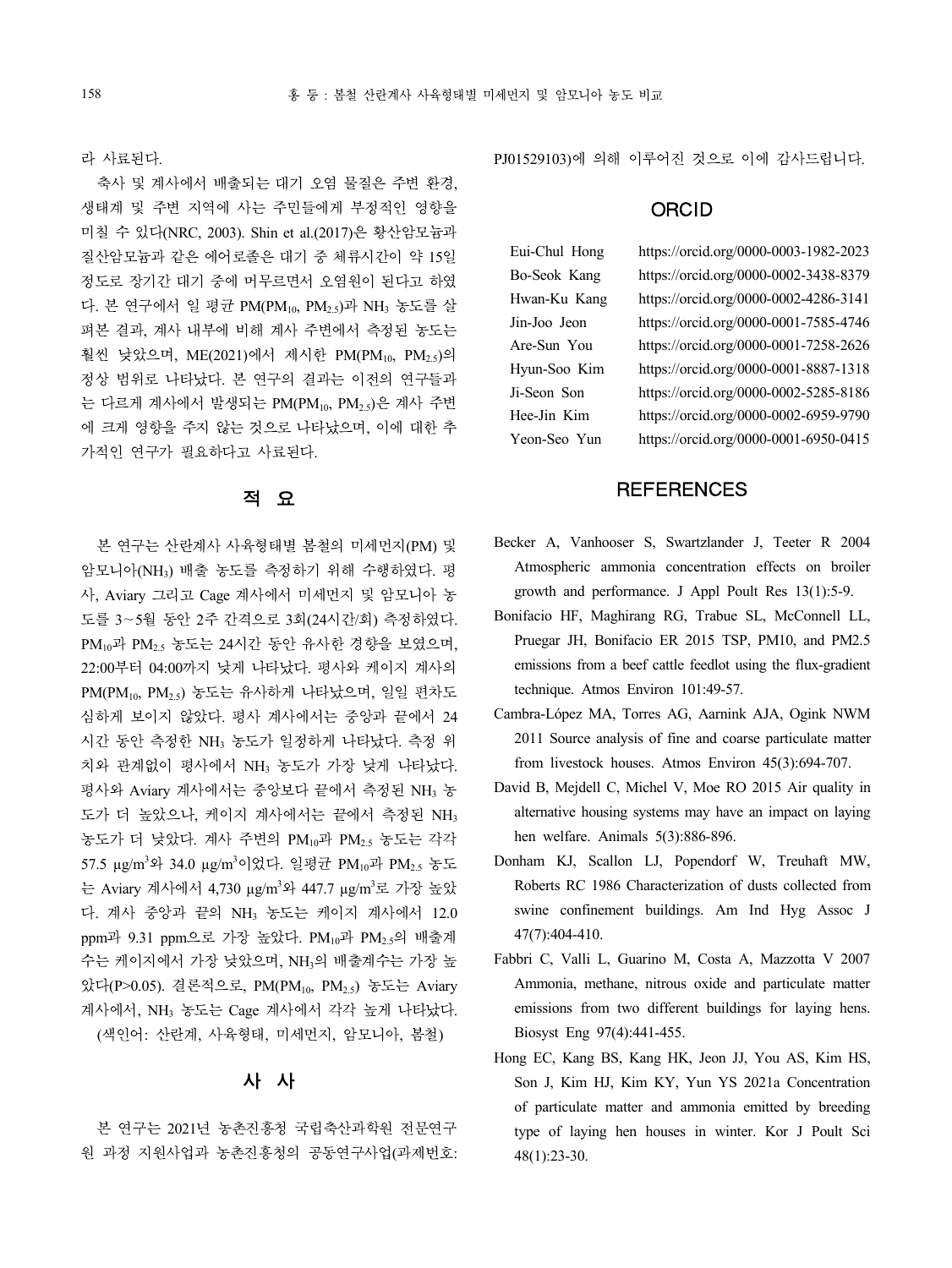- Hong EC, Kang HK, Jeon JJ, You AS, Kim HS, Son JS, Kim HJ, Yun YS, Kang BS, Kim JH 2021b Studies on the concentrations of particulate matter and ammonia gas from three laying hen rearing systems during the summer season. J Environ Sci Health B 56(8):753-760.
- Kassik A, Maasikmets M 2013 Concentrations of airborne particulate matter, ammonia and carbon dioxide in large scale uninsulated loose housing cowsheds in Estonia. Biosyst Eng 114(3):223-231.
- Kearney GD, Shaw R, Prentice M, Tutor-Marcom R 2014 Evaluation of respiratory symptoms and respiratory protection behavior among poultry workers in small farming operations. J Agromed 19(2):162-170.
- Kristensen HH, Wathes C 2000 Ammonia and poultry welfare: a review. World's Poult Sci J 56(3):235-245.
- Lee SH, Yun NK, Kim KW, Lee IB, Kim TI, Chang JT 2006 Study om ammonia emission characteristic of pig slurry. J Lives Hous & Env 12(1):7-12.
- MAFRA 2019 "By 2022, the emission of PM and NH<sub>3</sub> on the agricultural and livestock sector will be reduced by 30%." Announcement of measures to reduce PM in each agricultural and livestock sector. Ministry of Agriculture, Food and Rural Affairs.
- ME 2016 "You will see it right away. PM, what on earth is?" Ministry of Environment.
- ME 2021 Particulate Matter Detailed Measurement Information. Ministry of Environment.
- Michiels A, Piepers S, Ulens T, Van Ransbeeck N, Sacristán RDP, Sierens A, Haesebrouck F, Demeyer P, Maes D 2015 Impact of particulate matter and ammonia on average daily weight gain, mortality and lung lesions in pigs. Prev Vet Med 121(1-2):99-107.
- Miles D, Miller W, Branton S, Maslin W, Lott B 2006 Ocular responses to ammonia broiler chickens. Avian Dis 50(1):45-49.
- Mostafa E 2012 Air-Polluted with Particulate Matters from Livestock Buildings. Pages 287-312 in Air Quality-New Perspective. Intech, Winchester, England.
- Mostafa E, Nannen C, Henseler J, Diekmann B, Gates R, Buescher W 2016 Physical properties of particulate matter from animal houses-empirical studies to improve emission

modelling. Environ Sci Pollut Res 23(12):12253-12263.

- Nemer M, Sikkeland LI, Kasem M, Kristensen P, Nijem K, Bjertness E, Skare Ø, Bakke B, Kongerud J, Skogstad M 2015 Airway inflammation and ammonia exposure among female Palestinian hairdressers: a crosspsectional study. Occup Environ Med 72(6):428-434.
- Puma M, Maghirang R, Hosni M, Hagen L 1999 Modeling of dust concentration distribution in a simulated swine room under non-isothermal conditions. T ASAE 42(6):1823-1832.
- Radon K, Weber C, Iversen M, Danuser B, Pedersen S, Nowak D 2001 Exposure assessment and lung function in pig and poultry farmers. Occup Environ Med 58(6):405-410.
- Robarge WP, Walker JT, McCulloch RB, Murray G 2002 Atmospheric concentrations of ammonia and ammonium at an agricultural site in the southeast United States. Atmos Environ 36(10):1661-1674.
- Roumeliotis TS, Van Heyst BJ 2007 Size fractionated particulate matter emissions from a broiler house in Southern Ontario. Canada. Sci Total Environ 383(1-3):174-182.
- Shen D, Wu S, Dai PY, Li YS, Li CM 2018 Distribution of particulate matter and ammonia and physicochemical properties of fine particulate matter in a layer house. Poult Sci 97(12):4137-4149.
- Shepherd TA, Xin H, Stinn JP, Hayes MD, Zhao Y, Li H 2017 Ammonia carbon dioxide emissions of three laying hen housing systems as affected by manure accumulation time. Trans ASABE 60(1):229-236.
- Shepherd TA, Zhao Y, Li H, Stinn JP, Hayes MD, Xin H 2015 Environmental assessment of three egg production systems - Part Ⅱ: Ammonia, greenhouse gas, and particulate matter emissions. Poult Sci 94(3):534-543.
- Shin DW, Joo H, Seo E, Kim CY 2017 Management strategies to reduce PM-2.5 emissions: Emphasis-ammonia. Korea Environment Institute. Report No.: WP 2017-09.
- Takai H, Pedersen S, Johnsen JO, Metz J, Koerkamp PG, Uenk G, Phillips V, Holden M, Sneath R, Short J 1998 Concentrations and emissions of airborne dust in livestock buildings in Northern Europe. J Argic Eng Res 70(1):59-77.
- Xin H, Gates RS, Green AR, Miloehner FM, Moore Jr PA, Wathes CM 2011 Environmental impacts and substantiality of egg production system. Poult Sci 90(1):263-277.